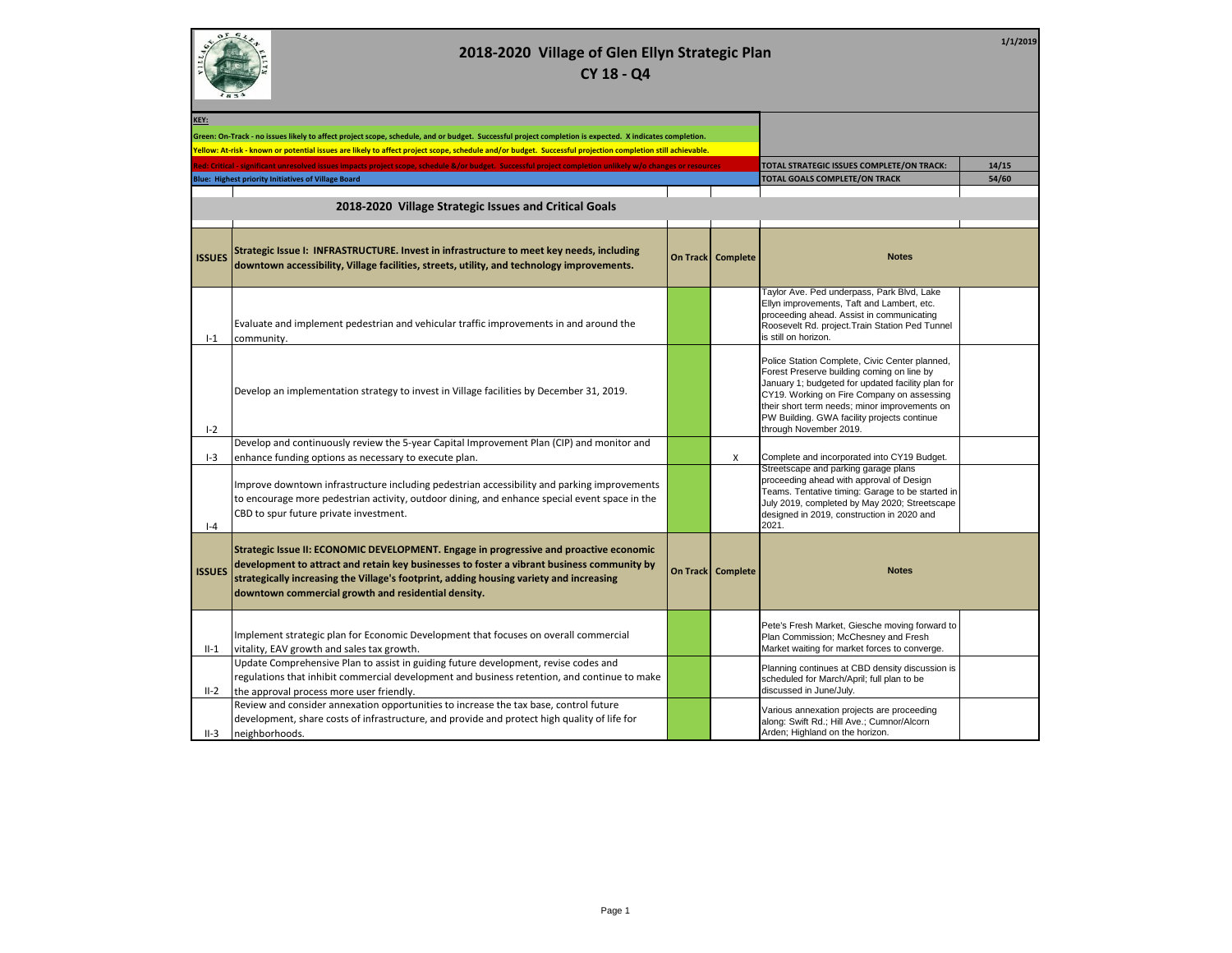|                    | 1/1/2019<br>2018-2020 Village of Glen Ellyn Strategic Plan<br>CY 18 - Q4                                                                                                                                                                             |          |                     |                                                                                                                                                                                                                                               |  |  |
|--------------------|------------------------------------------------------------------------------------------------------------------------------------------------------------------------------------------------------------------------------------------------------|----------|---------------------|-----------------------------------------------------------------------------------------------------------------------------------------------------------------------------------------------------------------------------------------------|--|--|
| $II-4$             | In partnership with our local business-oriented agencies, continue to provide progressive and<br>proactive efforts to recruit new businesses and retain current business by creating a favorable,<br>welcoming climate for all businesses.           |          |                     | New restaurants adding to restaurant niche; 18<br>hour downtown becoming a reality. Alliance and<br>Chamber events help create the right climate;<br>recruitment efforts continue promoting GE<br>charm, TIFs, and award program.             |  |  |
|                    | Strategic Issue III: COMMUNICATIONS AND ENGAGEMENT: Communicate, inform, engage,<br>ISSUES and involve the community and volunteers to support and act on the Village's high priority<br>needs and opportunities.                                    |          | On Track   Complete | <b>Notes</b>                                                                                                                                                                                                                                  |  |  |
| $III-1$            | Develop and utilize a comprehensive communications plan to educate and inform the<br>community and continue to implement a management strategy that mandates responsiveness<br>and convenience.                                                      |          |                     | Plan is in place including social media and other<br>tools, community survey being utilized regularly;<br>new website will be key component of plan.                                                                                          |  |  |
| $III-2$            | Utilize multiple communication tools to ensure the Village is engaged with residents,<br>businesses, and intergovernmental partners.<br>Communicate the strategic plan and priorities and ensure the Village Board and Boards and                    |          |                     | Continue to find new ways to engage<br>stakeholders.                                                                                                                                                                                          |  |  |
| $III-3$<br>$III-4$ | Commissions are aligned.<br>Recruit and identify meaningful roles for volunteers.                                                                                                                                                                    |          |                     | Quarterly updates on website.<br>Completed a more formal communication plan to<br>volunteers, Village President meets with chairs a<br>few times a year.                                                                                      |  |  |
| <b>ISSUES</b>      | Strategic Issue IV: FINANCIAL SUSTAINABILITY. Grow revenue and focus spending in line with<br>anticipated resources to meet the highest priority needs and maintain the Village's AAA bond<br>rating.                                                | On Track | Complete            | <b>Notes</b>                                                                                                                                                                                                                                  |  |  |
| $VI-1$             | Evaluate new revenue concepts and cost controls that continue to deliver high quality services<br>and necessary capital investment.                                                                                                                  |          | X                   | Renegotiated contracts in 2018: EMS, Refuse<br>and water rates. Evaluating revenue options:<br>Food and Beverage Tax, storm water fee, and<br>building permit fees. Food and Beverage Tax<br>approved; Water/Sewer Fee set at 0 in CY19.      |  |  |
| $VI-2$             | Complete financial monitoring including annual audits, five-year forecast, CIP, and Scorecard as<br>appropriate to maintain long-term financial stability.                                                                                           |          | X                   | Budget and audit awards received.                                                                                                                                                                                                             |  |  |
| $VI-3$             | Ensure maximum productivity and efficiency by reviewing staffing allocations, creating<br>succession plans, motivating employees by focusing on talent development and training to<br>empower the greatest asset in the organization: employees.     |          |                     | Focused on retention and results. Succession<br>planning is ongoing within all departments.<br>Performance reviews and talent management<br>meetings completed determining 100% merit<br>system.                                              |  |  |
|                    | Strategic Issue V: Village Links/Reserve 22 mission is to enhance the quality of life in Glen<br>ISSUES EIIyn by offering outstanding recreational and dining opportunities, while providing storm<br>water protection, at no costs to the taxpayer. |          | On Track Complete   | <b>Notes</b>                                                                                                                                                                                                                                  |  |  |
| $V-1$              | Develop and implement business goals and growth options to maximize profits without<br>sacrificing overall quality or resident/community benefits.                                                                                                   |          |                     | Challenging weather year, profits are down,<br>need strong fall, but likely not meeting goals this<br>year. Restaurant renovation will hopeful see a<br>15% increase, early returns are positive.<br>New Management team on board and driving |  |  |
| $V-2$              | Reposition Reserve 22 with renewed focus on quality and consistent food and service.                                                                                                                                                                 |          | X                   | results. Met quality goals for the year. Need to<br>continue to be consistent.                                                                                                                                                                |  |  |
| $V-3$              | Sustain the financial stability of the business through capital planning and cash reserve policies.                                                                                                                                                  |          | X                   | Cash reserve policy modified, 10-year capital<br>plan finalized, and budget plan for CY19 drafted.                                                                                                                                            |  |  |
| $V - 4$            | Develop a comprehensive marketing plan and ensure communication and alignment between<br>Recreation Commission and Village Board.                                                                                                                    |          | X                   | New Marketing Strategist currently executing<br>new plan.                                                                                                                                                                                     |  |  |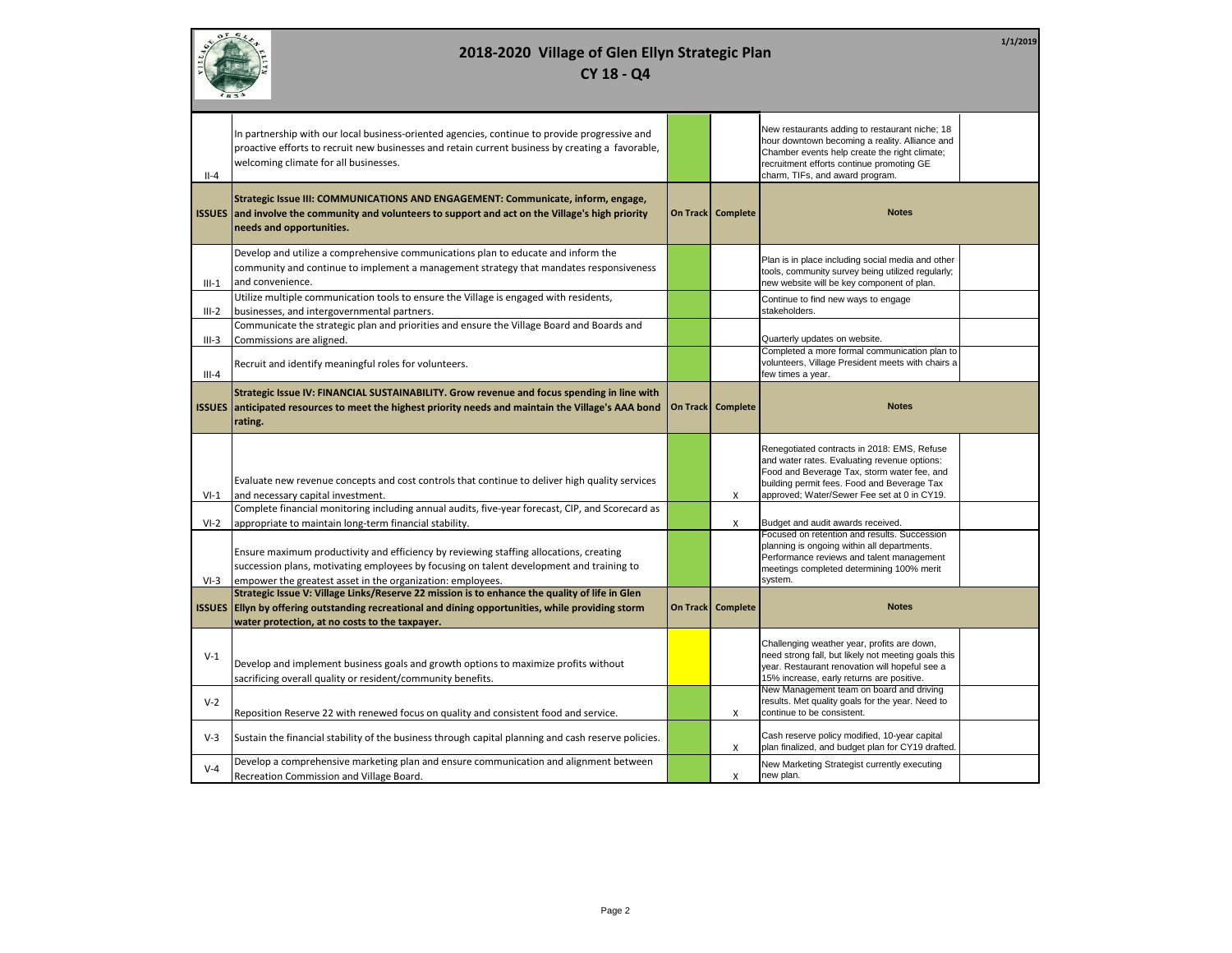

| 2018-2020 Village Strategic Issues and Action Plan |  |
|----------------------------------------------------|--|
|----------------------------------------------------|--|

**Strategic Issue I: INFRASTRUCTURE. Invest in infrastructure to meet key needs, including downtown accessibility, Village facilities, streets, utility, and technology improvements.**

| Goal #   | <b>Action Steps</b>                                                                                                                       | On track | <b>Complete</b> | <b>Comments</b>                                                                           | Dept.           |
|----------|-------------------------------------------------------------------------------------------------------------------------------------------|----------|-----------------|-------------------------------------------------------------------------------------------|-----------------|
| $l-1a$   | Construct the pedestrian underpass on Taylor Ave. by December 2018.                                                                       |          | X               | Project scheduled this fall, completion by                                                | PW/             |
|          |                                                                                                                                           |          |                 | December 31.                                                                              | Admin           |
|          | Complete Phase I engineering design and submit grants for the pedestrian tunnel and renovated or new<br>train station by March 1, 2019.   |          |                 | Team selected 18 month process to finalize                                                | <b>P&amp;D/</b> |
| $I - 1b$ |                                                                                                                                           |          |                 | design and identify funding sources. Grant                                                | PW/             |
|          |                                                                                                                                           |          |                 | applications are due Q1                                                                   | Admin           |
| $l-1c$   | Design and construct Roosevelt Rd. access improvements for the Baker Hill shopping center as well as                                      |          |                 | Finalizing IDOT submittal, design in fall, spring                                         | PW/             |
|          | improved access south of Roosevelt Rd by December 2019.                                                                                   |          |                 | construction ideally.<br>Expected the GMP by end of July. Construction                    | Admin           |
| $1-2a$   | Complete the renovations of the Civic Center including overseeing the Innovation DuPage build-out on<br>time and on budget by April 2019. |          |                 | began in November including HVAC                                                          | All             |
|          |                                                                                                                                           |          |                 | improvements.                                                                             |                 |
|          |                                                                                                                                           |          |                 | Expecting Forest Preserve to move out by                                                  |                 |
| $l-2b$   | Build out the salt dome space at the Forest Preserve Building by April 2019 and facilitate the McKee                                      |          |                 | January 1, complete renovations for winter                                                | PW/             |
|          | House Preservation group on plans to save this historic structure by October 2019.                                                        |          |                 | 2019/20; McKee House committee is struggling                                              | Admin           |
|          |                                                                                                                                           |          |                 | raising funds, update schedule for VB in Q1.                                              |                 |
|          |                                                                                                                                           |          |                 |                                                                                           |                 |
|          |                                                                                                                                           |          |                 | CHP completed, but monitoring is ongoing.                                                 |                 |
| $I-2c$   | Complete and monitor GWA infrastructure projects including Combined Heat and Power (CHP) and                                              |          |                 | Phase I of Facility Project substantially                                                 | PW              |
|          | Facilities Improvement Project (FIP) by November 2019.                                                                                    |          |                 | completed by April 2018; Phase II deadline is<br>November 2019, concerns with timing. New |                 |
|          |                                                                                                                                           |          |                 | Facility Study to be completed Q1.                                                        |                 |
|          |                                                                                                                                           |          |                 |                                                                                           |                 |
|          |                                                                                                                                           |          |                 | Plan included in budget with recommendation                                               |                 |
| $I-2d$   | Update the annual facilities plan that ensures annual investment in Village facilities including Fire                                     |          | X               | to update long term facilities plan for all                                               | Admin           |
|          | Stations, Police Station, Public Works, Village Links, and History Center by December 2018.                                               |          |                 | buildings by December 2019.                                                               |                 |
|          |                                                                                                                                           |          |                 |                                                                                           |                 |
|          | Execute the Capital Improvement Plan (CIP) including IT improvements, facility improvements, and                                          |          |                 |                                                                                           |                 |
| $I-3a$   | equipment replacement by Jan. 1, 2020.                                                                                                    |          |                 | Reoccurring annually.                                                                     | All             |
|          |                                                                                                                                           |          |                 |                                                                                           |                 |
|          |                                                                                                                                           |          |                 | Phase I (Nicoll Way to IL-53) Engineering                                                 |                 |
| $I-3b$   | Develop and begin to implement the Roosevelt Road water main replacement project by November 2019.                                        |          |                 | Underway, Phase I Construction in 2018.                                                   | <b>PW</b>       |
|          | Design and update utility and streetscape improvements in CBD to enhance critical commercial area to                                      |          |                 | CBD Utility Study completed, revised budget set                                           |                 |
| $I-Aa$   | allow further private investment and improve quality of life by December 2019.                                                            |          |                 | at \$12-14M; design team (Civil Tech) hired to                                            | PW/Admin        |
|          |                                                                                                                                           |          |                 | start the project.                                                                        |                 |
|          | Evaluate parking garage alternatives as well as economic development partnerships that would increase                                     |          |                 |                                                                                           |                 |
| $I-4b$   | parking in the downtown by October 2019. Village Board provided further direction to proceed with plans                                   |          |                 |                                                                                           | P&D/            |
|          | to construct a parking garage behind the Civic Center by June 2020.                                                                       |          |                 | Hired design team in November, kick start                                                 | Admin           |
|          |                                                                                                                                           |          |                 | project this fall.                                                                        |                 |
| $I-4c$   | Execute implementation of Phase I of Village way finding plan by December 2019.                                                           |          |                 | CY19 Q2                                                                                   | P&D/PW          |
|          |                                                                                                                                           |          |                 | TOTAL COMPLETE/ON TARGET=TOTAL: 11/12                                                     |                 |
|          |                                                                                                                                           |          |                 |                                                                                           |                 |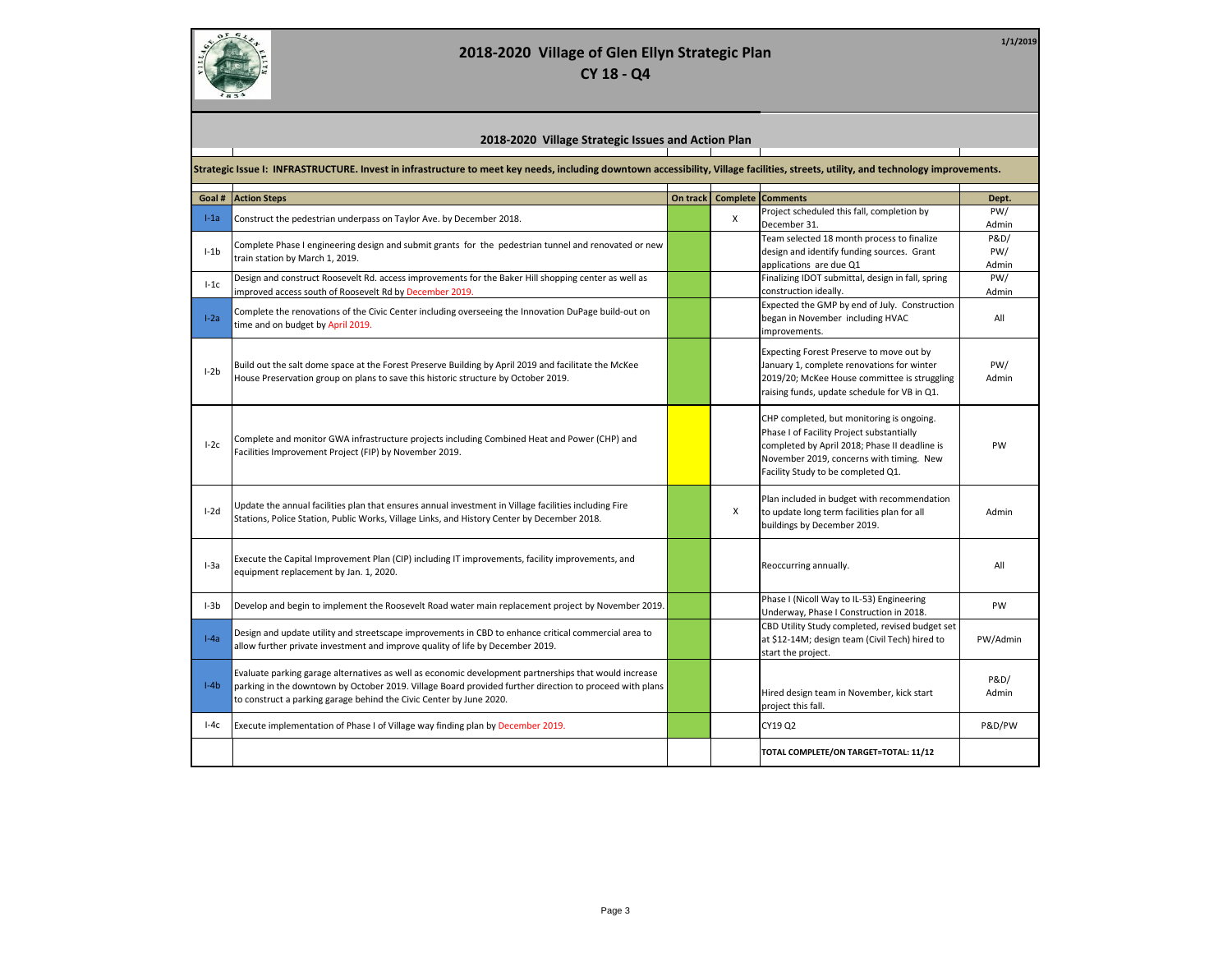

**1/1/2019**

**Strategic Issue II: ECONOMIC DEVELOPMENT. Engage in progressive and proactive economic development to attract and retain key businesses to foster a vibrant business community by strategically increasing the Village's footprint, adding housing variety and increasing downtown commercial growth and residential density.**

| Goal #  | <b>Action Steps</b>                                                                                                                                                                                                                                                                                                                                                                                                                                                                                                                                                                                                                                                            | On track   Complete   Comments |                                                                                                                                                                                                                                                                                                                                   | Dept.                    |
|---------|--------------------------------------------------------------------------------------------------------------------------------------------------------------------------------------------------------------------------------------------------------------------------------------------------------------------------------------------------------------------------------------------------------------------------------------------------------------------------------------------------------------------------------------------------------------------------------------------------------------------------------------------------------------------------------|--------------------------------|-----------------------------------------------------------------------------------------------------------------------------------------------------------------------------------------------------------------------------------------------------------------------------------------------------------------------------------|--------------------------|
| $II-1a$ | Focus on key development sites in the CBD and move forward with Giesche and McChesney sites and<br>other underutilized parcels by December 31, 2018.                                                                                                                                                                                                                                                                                                                                                                                                                                                                                                                           |                                | Preliminary plans for Giesche have been<br>received, developer has purchased property<br>and working on final plans. No update on<br>McChesney.                                                                                                                                                                                   | P&D/<br>Admin            |
| $II-1b$ | Review plans and work with Pete's Fresh Market to ensure their project is completed by July 2019.                                                                                                                                                                                                                                                                                                                                                                                                                                                                                                                                                                              |                                | Plans approved by Village, permit issued and<br>project preceding.                                                                                                                                                                                                                                                                | <b>P&amp;D/</b><br>Admin |
| $II-1C$ | Execute the Economic Development plan including TIF promotion, Awards program, business<br>retention, as well as market village events, business education opportunities and available sites<br>and monitor annually by December 31, 2018.                                                                                                                                                                                                                                                                                                                                                                                                                                     |                                | Efforts continue on all fronts; business<br>recruitment and retention efforts focused on<br>award program, TIF Districts promotion and<br>development review.                                                                                                                                                                     | P&D/<br>Admin            |
| $II-2a$ | Engage the community in a process and update the Village's Comprehensive Plan by June 2019.                                                                                                                                                                                                                                                                                                                                                                                                                                                                                                                                                                                    |                                | Project has begun, downtown density question<br>to be presented to VB by end of year. Final plan<br>to be completed by May.                                                                                                                                                                                                       | P&D                      |
| $II-2b$ | Implement an online building permit system to provide customer flexibility and improved service by May<br>2019.                                                                                                                                                                                                                                                                                                                                                                                                                                                                                                                                                                |                                | Staffing issues have delayed this project.                                                                                                                                                                                                                                                                                        | P&D                      |
| $II-2c$ | Review and modify building codes, and ARC guidelines to create more flexibility for businesses by<br>December 2019                                                                                                                                                                                                                                                                                                                                                                                                                                                                                                                                                             |                                | Zoning Code modifications approved by VB; Sign<br>Codes finalized in fall 2018, building and ARC<br>codes scheduled for Q4 2019.                                                                                                                                                                                                  | P&D                      |
| $II-3a$ | Embrace residential and commercial annexation opportunities:<br>* Finalize the annexation of the industrial properties on the north side of Hill Ave. Complete<br>*Finalize the annexation of DuPage Forest Preserve between Crescent and St. Charles by March 1, 2018.-<br>Complete<br>* Finalize the annexation of the industrial properties on the south side of Hill Ave by March 1, 2019<br>Finalize the annexation of the development on Swift Rd. through the existing pre-annexation agreement<br>by August 1, 2019.<br>*Continue to pursue annexation on Cumnor, Acorn and Fairway by October, 2019.<br>Continue to pursue annexation of areas near GWA by May, 2019. |                                | Hill Ave. should be finalized in August on north<br>side of street, south side may take longer; St.<br>Charles Forest Preserve approved by VB; Swift<br>Rd. is moving forward; Cumnor/Acorn is<br>proceeding ahead; GWA on hold temporarily.                                                                                      | P&D/<br>Admin            |
| $II-4a$ | Grow business relationships with economic development partners, including but not limited to,<br>Alliance of Downtown Glen Ellyn, Glen Ellyn Chamber of Commerce, Choose DuPage, College of<br>DuPage, Glen Ellyn Public Library, DuPage Convention, and Visitors Bureau. Ongoing.                                                                                                                                                                                                                                                                                                                                                                                             |                                | Assist with events, Innovation DuPage,<br>marketing and communications, support COD<br>initiatives; strengthen role with CVB.                                                                                                                                                                                                     | P&D/<br>Admin            |
| $II-4b$ | Develop a plan to include the new Innovation DuPage in our business recruitment and retention efforts by<br>anuary 2019 and implement plan by April 2019                                                                                                                                                                                                                                                                                                                                                                                                                                                                                                                       |                                | Delay due to building issues.                                                                                                                                                                                                                                                                                                     | Admin                    |
| $II-4c$ | Consider including additional green space (plaza/pocket parks/fire pits), sidewalk cafes, a sound system,<br>improved alleys and parking lots, and enhanced lighting in the CBD as part of the streetscape<br>improvements being considered by October 2018.                                                                                                                                                                                                                                                                                                                                                                                                                   |                                | CBD Utility Study In Progress, will be included in<br>Streetscape Plan.                                                                                                                                                                                                                                                           | Admin/<br>PW             |
| $II-4d$ | Partner with the Chamber and the Alliance on opportunities to encourage CBD businesses to extend<br>hours by increasing pedestrian traffic and customers through special events and activities. Ongoing.                                                                                                                                                                                                                                                                                                                                                                                                                                                                       |                                | Events and new restaurants and retail shops are<br>achieving that goal, slowly.                                                                                                                                                                                                                                                   | P&D/<br>Admin            |
| $II-4e$ | Monitor and promote a balanced approach to meeting the parking needs of the community and work<br>with the business community to educate and collaborate on solutions by March 2019.                                                                                                                                                                                                                                                                                                                                                                                                                                                                                           |                                | Short term parking ideas such as signage,<br>private use, valet parking, and enforcement<br>modifications being implemented. Expanded<br>enforcement of customer-only parking on<br>streets. Rolling out communication plan and<br>additional modifications over next year as ED<br>and capital projects impact downtown parking. | Admin/Police/Fin         |
|         |                                                                                                                                                                                                                                                                                                                                                                                                                                                                                                                                                                                                                                                                                |                                | TOTAL COMPLETE/ON TARGET=TOTAL: 10/12                                                                                                                                                                                                                                                                                             |                          |
|         | Dogo 4                                                                                                                                                                                                                                                                                                                                                                                                                                                                                                                                                                                                                                                                         |                                |                                                                                                                                                                                                                                                                                                                                   |                          |

Page 4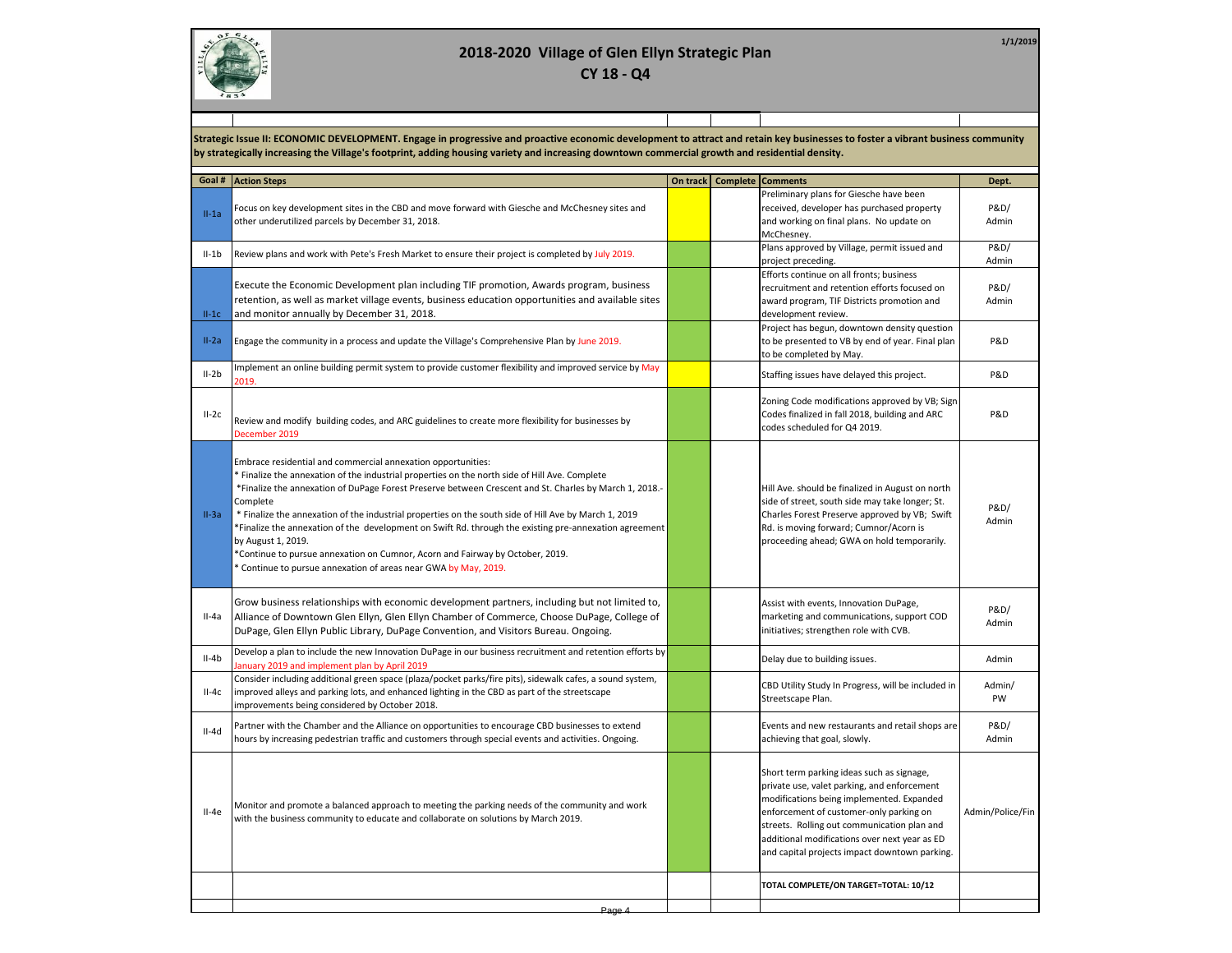

**1/1/2019**

|          | Strategic Issue III: COMMUNICATIONS AND ENGAGEMENT. Communicate with, educate and involve the community and volunteers to support and act on the Village's high priority needs and<br>opportunities.            |          |          |                                                                                                                                                                                                                                                                                                                                                                                                                                 |              |  |  |
|----------|-----------------------------------------------------------------------------------------------------------------------------------------------------------------------------------------------------------------|----------|----------|---------------------------------------------------------------------------------------------------------------------------------------------------------------------------------------------------------------------------------------------------------------------------------------------------------------------------------------------------------------------------------------------------------------------------------|--------------|--|--|
| Goal #   | <b>Action Steps</b>                                                                                                                                                                                             | On track | Complete | <b>Comments</b>                                                                                                                                                                                                                                                                                                                                                                                                                 | Dept.        |  |  |
| III-1a   | Educate and promote the community survey as part of the strategic planning process by March 2018.                                                                                                               |          | X        | Survey completed in October 2017.                                                                                                                                                                                                                                                                                                                                                                                               | Admin        |  |  |
| $III-1b$ | Conduct emergency preparedness drill annually in the new EOC and continue to promote Reverse 911<br>system, radio station, cable station for emergency communication. August Drill                              |          | X        | Drill complete in October 2018. Follow up work<br>and communicate legislative and County<br>changes over next year.                                                                                                                                                                                                                                                                                                             | PD/<br>Admin |  |  |
| $III-1C$ | Continue philosophy that all customers are responded to by the village within two business days with an<br>acknowledgement of their request. - Ongoing                                                          |          |          | Ongoing. Periodic review in place.                                                                                                                                                                                                                                                                                                                                                                                              | All          |  |  |
| $III-1d$ | Develop an annual joint marketing plan with the Chamber and Alliance focused on special event<br>promotion annually by end of February.                                                                         |          |          | Reoccurs annually.                                                                                                                                                                                                                                                                                                                                                                                                              | Admin        |  |  |
| $III-2a$ | Increase customer convenience, interaction, and improve transparency by enhancing the functionality of<br>the Village website by May 2019.                                                                      |          |          | VB approved; timeline being developed.                                                                                                                                                                                                                                                                                                                                                                                          | Admin        |  |  |
| $III-2b$ | Monitor the success of the PW service request system and evaluate alternatives for other departments to<br>utilize by December 2019.                                                                            |          |          | Admin to lead this effort with Finance, Property<br>Maintenance and Police Records.                                                                                                                                                                                                                                                                                                                                             | Admin/PW     |  |  |
| $III-2c$ | Continue to evaluate and increase opportunities for partnership with intergovernmental entities. Ongoing                                                                                                        |          |          | COD: ID, Police training and range utilization,<br>Culinary Partnership Village Links; Park District:<br>reviewing property ownership, capital projects;<br>Library: capital projects, payroll support:<br>Schools: Space needs assistance, HS capital and<br>parking collaboration; IGA with SD 41 for water<br>main; Lombard IGA with Hill Ave. water main<br>project; Forest Preserve: Salt Storage,<br>stromwater projects. | Admin        |  |  |
| $III-2d$ | Enhance social media presence and cable channel utilization as communication tools by July 2019.                                                                                                                |          |          | Next Door/Twitter. Village is using various social<br>media platforms effectively; budgeted<br>improvements to cable equipment for CY19.                                                                                                                                                                                                                                                                                        | Admin        |  |  |
| III-3a   | Communicate any updates to 2018-20 Strategic Plan after New Board takes over in May and incorporate<br>goals into the annual budget process -Ongoing.                                                           |          |          |                                                                                                                                                                                                                                                                                                                                                                                                                                 | Admin        |  |  |
| $III-4a$ | Encourage voter turnout by promoting Town Hall Meetings and the election process by October 2018.                                                                                                               |          | X        | Working with Civic Betterment Party to<br>promote activities as appropriate.                                                                                                                                                                                                                                                                                                                                                    | Admin        |  |  |
| $III-4b$ | Continue to educate potential commissioners and recruit volunteers for meaningful roles on Boards and<br>Commissions and work with the Alliance and Chamber to foster volunteerism for special events. Ongoing. |          |          | Reoccurring annually. Annual meeting with<br>Village President and the Board/Commission<br>Chairs is schedule for February 2019.                                                                                                                                                                                                                                                                                                | Admin        |  |  |
| $III-4c$ | Continue to be responsive and adapt to elected officials requests for information and involvement.<br>Ongoing                                                                                                   |          |          | Continue producing Manager's Reports and<br>conducting biweekly meetings with Elected<br>Officials; provide updates on ED, Capital<br>projects, and other important topics.                                                                                                                                                                                                                                                     | Admin        |  |  |
|          |                                                                                                                                                                                                                 |          |          | TOTAL COMPLETE/ON TARGET=TOTAL: 11/12                                                                                                                                                                                                                                                                                                                                                                                           |              |  |  |
|          |                                                                                                                                                                                                                 |          |          |                                                                                                                                                                                                                                                                                                                                                                                                                                 |              |  |  |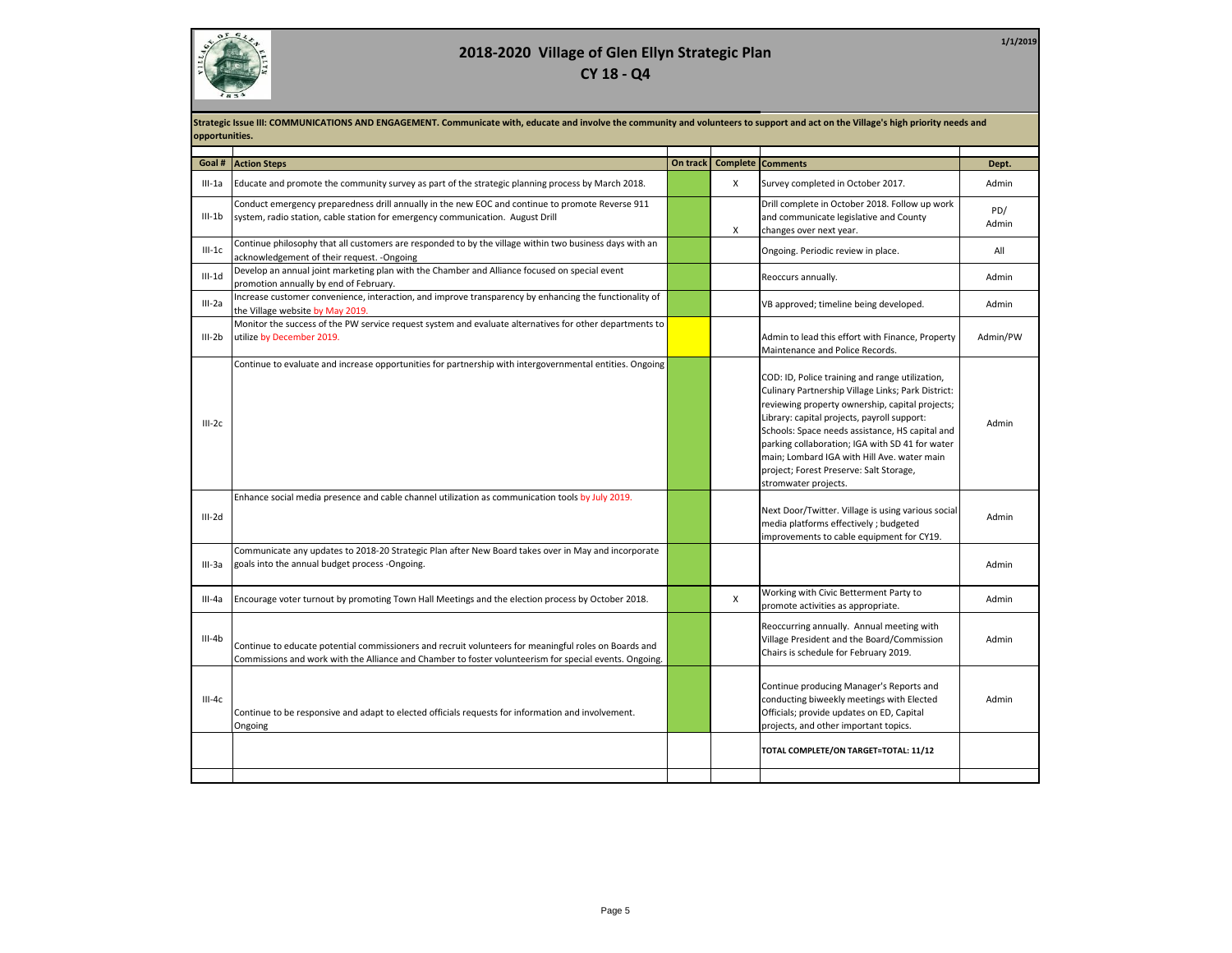

**1/1/2019**

|         | Strategic Issue IV: FINANCIAL SUSTAINABILITY. Grow revenue and focus spending in line with anticipated resources to meet the highest priority needs and maintain the Village's AAA bond rating.<br>Evaluate the feasibility of consolidating operations, services, procedures, and common tasks within and across departments and explore cost sharing partnerships with intergovernmental groups and                                             |          |         |                                                                                                                                                                                                                                                                                                               |                   |  |  |  |
|---------|---------------------------------------------------------------------------------------------------------------------------------------------------------------------------------------------------------------------------------------------------------------------------------------------------------------------------------------------------------------------------------------------------------------------------------------------------|----------|---------|---------------------------------------------------------------------------------------------------------------------------------------------------------------------------------------------------------------------------------------------------------------------------------------------------------------|-------------------|--|--|--|
|         |                                                                                                                                                                                                                                                                                                                                                                                                                                                   |          |         |                                                                                                                                                                                                                                                                                                               |                   |  |  |  |
|         | <b>Goal IV Action Steps</b>                                                                                                                                                                                                                                                                                                                                                                                                                       | On track |         | <b>Complete Comments</b>                                                                                                                                                                                                                                                                                      | Dept.             |  |  |  |
| $IV-1a$ | Monitor state budget impacts and identify new revenue sources and grant opportunities to address<br>budget shortfalls including HRST increase and potential new revenues to address capital projects by<br>November 2018:<br>*HRST Increase in June 2018<br>*No increase to W/S for 2019.<br>*New building permit fees to go into effect by January 1, 2019.<br>*Food and Beverage Tax to go into effect by March 1, 2019.<br><b>*EMS Contact</b> |          | X       | Home Rule increase agreed to in 2018 budget,<br>Food and Beverage Tax approved for capital<br>projects beginning March 2019. Plan to issue<br>bonds by end of year to pay for streetscape,<br>parking garage, and Civic Center renovations.<br>Fees/Fines completed and being implemented.<br>Rate Study W&S. | All               |  |  |  |
| $IV-1b$ | Evaluate opportunities to utilize technology to consolidate functions, streamline work processes, and<br>deliver services more efficiently and transition the IT department by December 2019                                                                                                                                                                                                                                                      |          | X       | Reoccurring annually.                                                                                                                                                                                                                                                                                         | All               |  |  |  |
| $IV-1c$ | Periodically adjust Village fees and fines to be commensurate with the cost of providing services by<br>establishing gradual and appropriate increases in line with other communities by October 2018.                                                                                                                                                                                                                                            |          | X       | Building Permit, Parking, Business registration,<br>parking fines, and other fees/fines being<br>considered and implemented.                                                                                                                                                                                  | All               |  |  |  |
|         | IV-1d Evaluate opportunities to utilize technology to consolidate functions, streamline work<br>processes, and deliver services more efficiently and transition the IT department by December<br>2019                                                                                                                                                                                                                                             |          |         | Updating a Five-Year Plan; preparing to hire IT<br>Director and prepare for retirement, complete<br>2019 goals including AP, building permit,<br>camera and parking kiosk projects.                                                                                                                           | All               |  |  |  |
| $IV-1e$ | Automate the Accounts Payable process by March 2019.                                                                                                                                                                                                                                                                                                                                                                                              |          |         | Budgeted for and installing necessary software,<br>pilot program in 2018 Q2.                                                                                                                                                                                                                                  | Finance/<br>Admin |  |  |  |
| $IV-2a$ | Develop a five-year Capital Improvement Plan (CIP) to guide future capital investment and present to<br>Village Board as part of annual budget process annually by August 2018.                                                                                                                                                                                                                                                                   |          | Χ       | Reoccurring annually.                                                                                                                                                                                                                                                                                         | Finance/<br>Admin |  |  |  |
| $IV-2b$ | Complete annual five year forecast by October 2018.                                                                                                                                                                                                                                                                                                                                                                                               |          | X       | Reoccurring annually.                                                                                                                                                                                                                                                                                         | Finance           |  |  |  |
| $IV-2c$ | Complete the Financial Scorecard by August 2019.                                                                                                                                                                                                                                                                                                                                                                                                  |          |         | Scheduled for next year.                                                                                                                                                                                                                                                                                      | Finance           |  |  |  |
| IV-2d   | Receive the budget and audit awards from GFOA by October 1, 2018.                                                                                                                                                                                                                                                                                                                                                                                 |          | X       | Reoccurring annually.                                                                                                                                                                                                                                                                                         | Finance           |  |  |  |
| $IV-2e$ | Review reserve policy for all funds by May 2018.                                                                                                                                                                                                                                                                                                                                                                                                  |          | Χ       | Completed General Fund, W&S and<br>Links/Reserve 22 are being evaluated.<br>Scheduled for approval in July.                                                                                                                                                                                                   | Finance           |  |  |  |
| $Iv-3a$ | Create succession plans in all departments and continually review staffing allocation and needs. - Ongoing                                                                                                                                                                                                                                                                                                                                        |          | Ongoing | Discussing internally.                                                                                                                                                                                                                                                                                        | All               |  |  |  |
| $IV-3b$ | Foster training, continuing education, skill development, and cross-training for personnel by October 1,<br>2018.                                                                                                                                                                                                                                                                                                                                 |          | Ongoing |                                                                                                                                                                                                                                                                                                               | All               |  |  |  |
|         |                                                                                                                                                                                                                                                                                                                                                                                                                                                   |          |         | TOTAL COMPLETE/ON TARGET=TOTAL: 12/12                                                                                                                                                                                                                                                                         |                   |  |  |  |
|         |                                                                                                                                                                                                                                                                                                                                                                                                                                                   |          |         |                                                                                                                                                                                                                                                                                                               |                   |  |  |  |